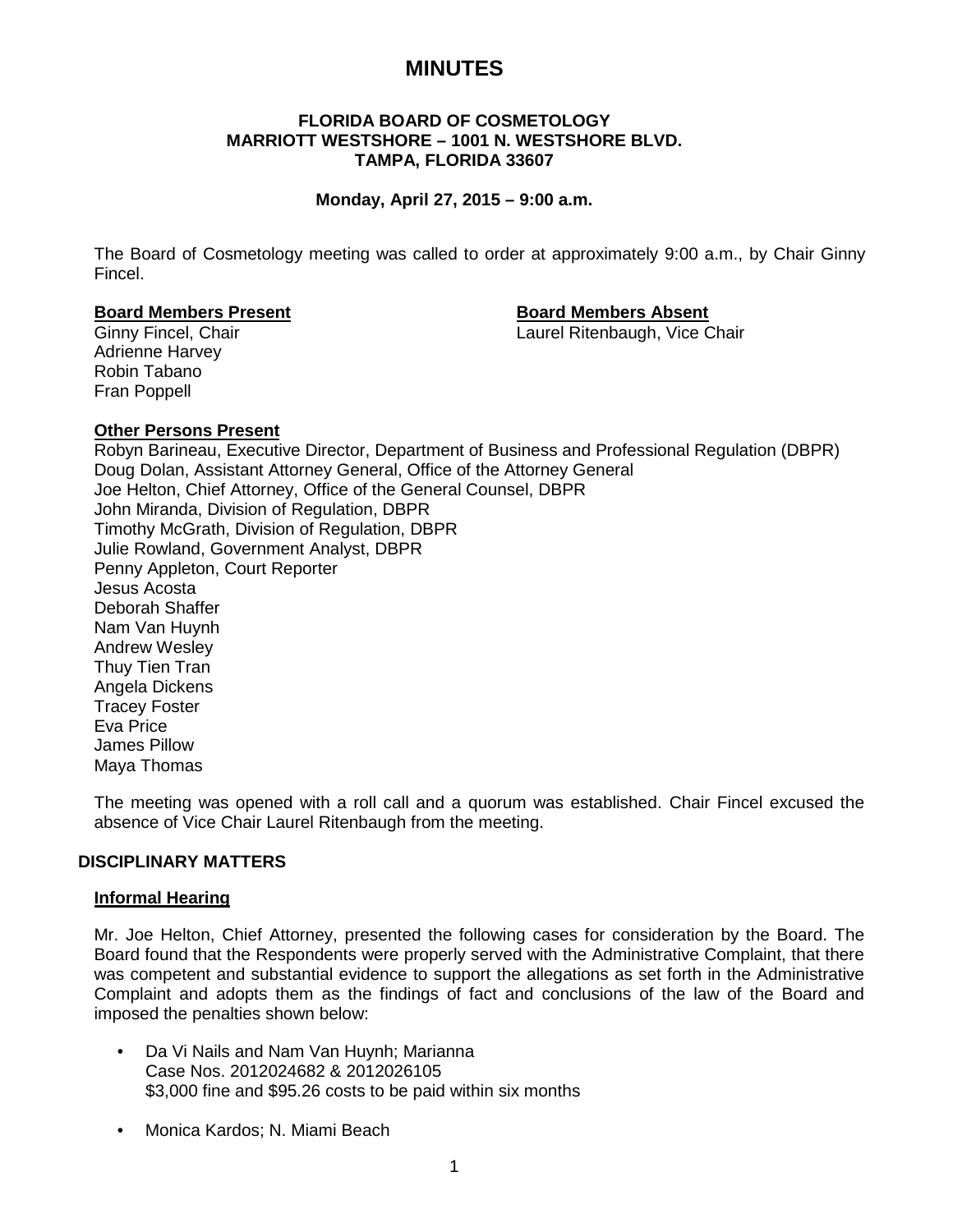Case No. 2014002006 \$500 fine and \$318.29 costs to be paid within six months

- Deborah Shaffer; Thonotosassa Case No. 2014031855 The Board moved to dismiss the case
- A Image Unisex; Miami Case No. 2014016423 \$1,650 fine and \$176.78 costs to be paid within six months 30 days suspension against license CE9979724
- DV Nails and Thuy Dao; Jacksonville Case Nos. 2014034977 & 2014036513 \$500 fine and \$349.95 costs to be paid within six months
- Lovely Nails Spa and Thanh Nguyen Case Nos. 2014024825 & 2014030358 \$1,350 fine and \$247.45 costs to be paid within six months
- Andrew Wesley; Orlando Case No. 2014038796 \$388.51 costs only
- Star Nails and Luan Huynh; Belleview Case Nos. 2014039935 & 2014044288 \$500 fine and \$412.46 costs to be paid within six months
- Ni Ni Nail; Spring Hill Case No. 2014035630 \$550 fine and \$173.04 costs to be paid within six months 15 days suspension against license CE73755
- King Nails and Thuy-Hang Van; Jacksonville Case Nos. 2014046661 & 2014050336 \$500 fine and \$242.13 costs to be paid within six months

# **Motion for Waiver of Rights and Final Order**

Mr. Helton presented the following cases for consideration by the Board. The Board found that the Respondents were properly served with the Administrative Complaint, the Respondents failed to respond within 21 days thereby waiving their right to elect a hearing in this matter, that the Board accept the allegations as stated in the Administrative Complaint and adopt them as the findings of fact and conclusions of law of the Board and imposed the penalties shown below:

- Sandra Olivera Beauty Salon; Miami Case No. 2014020152 \$700 fine and \$58.44 costs to be paid within six months
- Ashleigh Rodriguez; Riverview Case No. 2014031825 \$500 fine and \$121.25 costs to be paid within six months
- Cesar Matos; Dania Beach Case No. 2014031783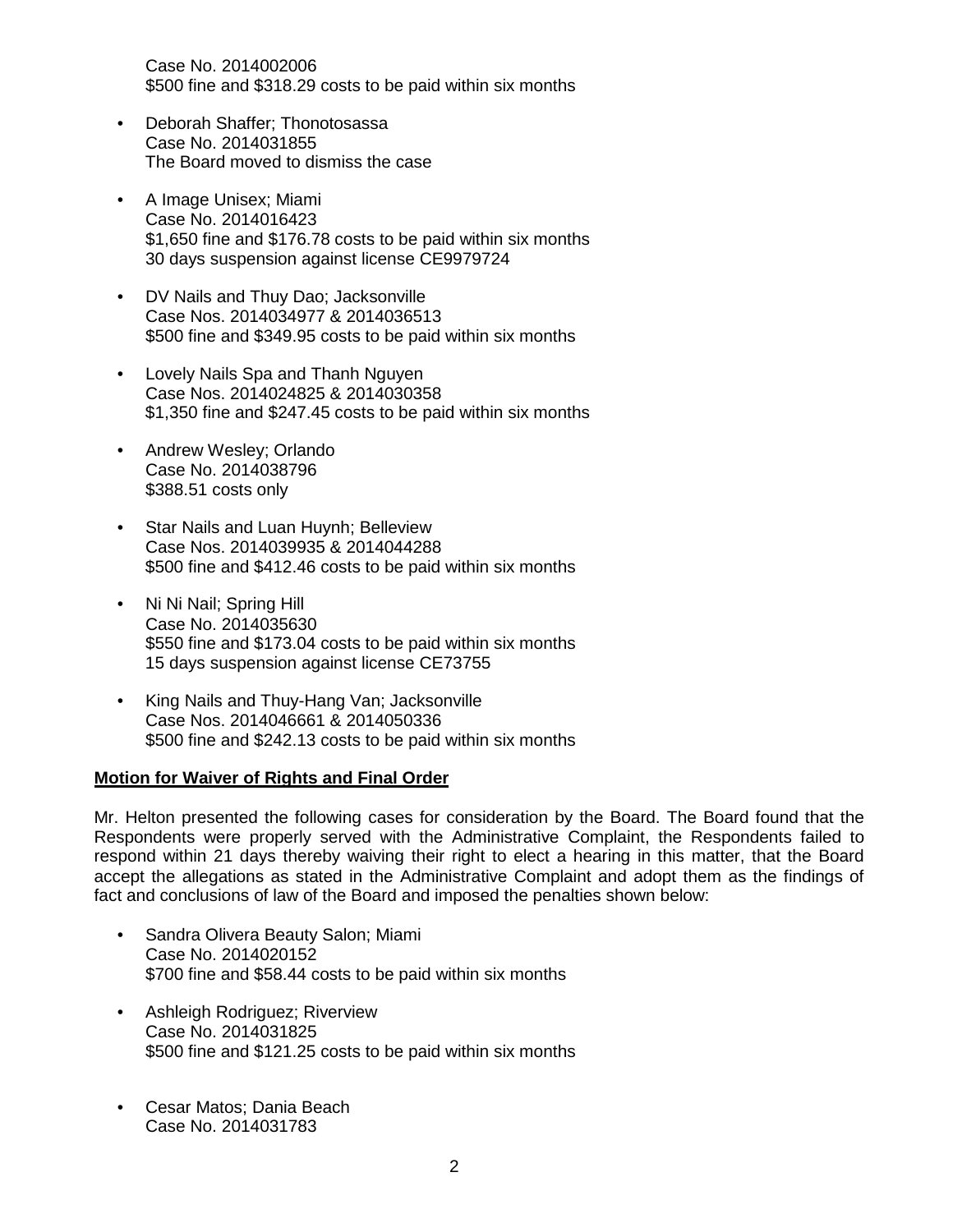Mr. Helton requested that this case be pulled from the agenda

- Margarita Ortiz; N. Miami Beach Case No. 2014031847 \$500 fine and \$111.89 costs to be paid within six months
- Astrel Auguste; Ft. Lauderdale Case No. 2014031848 \$500 fine and \$97.84 costs to be paid within six months
- Madison Avenue Nail Salon and Denise Smith; Port St. Lucie Case Nos. 2014026077 & 2014026703 \$650 fine and \$272.12 costs to be paid within six months Revocation of licenses CE9966012 and FV534602 and re-inspection within 30 days
- Tips To Toes Nail Salon; Tampa Case No. 2014027045 \$1,000 fine and \$137.64 costs to be paid within six months 15 days suspension against license CE9967353 and re-inspection within 30 days
- Freddy Torres; Cape Coral Case No. 2014022674 \$500 fine and \$233.88 costs to be paid within six months
- FL Nails; Jacksonville Case No. 2014032006 \$500 fine and \$173.92 costs to be paid within six months
- Dominic Cleveland; Altamonte Springs Case No. 2014031362 \$500 fine and \$263 costs to be paid within six months
- Opal Lampley; Miramar Case No. 2014026480 \$500 fine and \$202.31 costs to be paid within six months
- Lai Nguyen; Coral Springs Case No. 2014043415 \$500 fine and \$121.25 costs to be paid within six months
- Rita Ramirez; Cocoa Case No. 2014044662 \$500 fine and \$40.14 costs to be paid within six months
- Elizabeth Consuegra; Homestead Case No. 2014044913 \$500 fine and \$33.87 costs to be paid within six months
- Nail Art Day Spa; St. Petersburg Case No. 2014044721 \$500 fine and \$125.44 costs to be paid within six months
- Original Unisex Beauty Salon and Boutique; Miami Case No. 2014042944 \$600 fine and \$36.02 costs to be paid within six months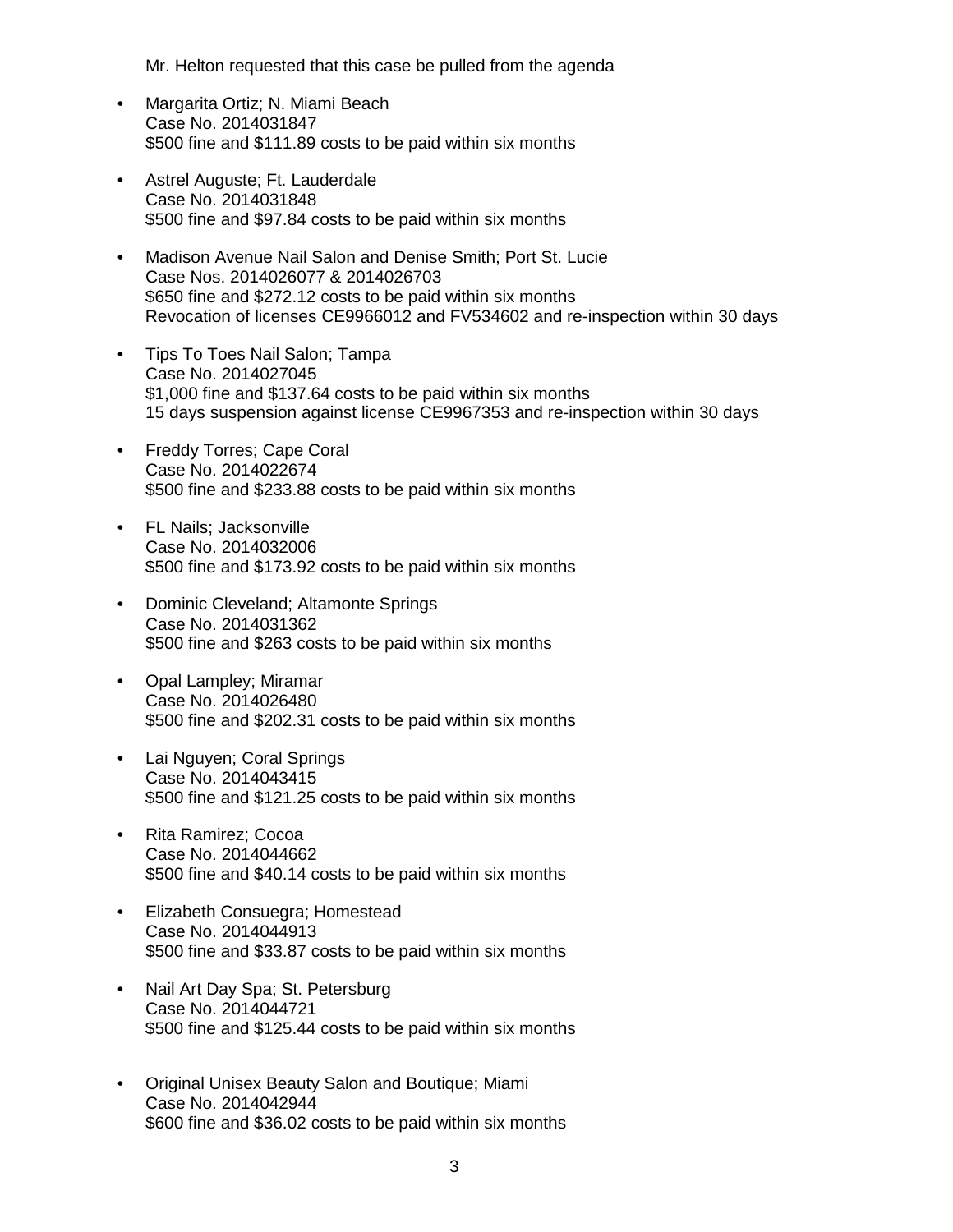• Nail Art; St. Petersburg Case No. 2014032810 \$500 fine and \$91.97 costs to be paid within six months

# **Settlement Stipulation**

Mr. Helton presented the following cases for consideration by the Board. The Board moved to adopt the Stipulation of the parties as the Board's final action in this matter and incorporate it and all of its terms into a final order and imposed the penalties shown below:

- Cassandra Isom; Lakeland Case No. 2013005682 \$500 fine and \$47.32 costs to be paid within six months
- Nailsmax and Chau Huynh; Palm Beach Gardens Case Nos. 2013026910 & 2013032664 \$850 fine and \$298.02 costs to be paid within six months
- Passions Nail & Spa; St. Petersburg Case No. 2014022682 \$500 fine and \$139.72 costs to be paid within six months
- Beyond Nails; Miramar Case No. 2014035661 \$500 fine and \$71.29 costs to be paid within six months
- Donna Spencer; Cudjoe Key Case No. 2014022613 \$500 fine and \$87.22 costs to be paid within six months
- LA Full Service Nail Salon; Lake Park Case No. 2014026696 \$1,500 fine and \$135.89 costs to be paid within six months
- Cachet Nail Spa and Andy Huynh; Palm Beach Gardens Case Nos. 2014026982 & 2014030967 \$800 fine and \$283.78 costs to be paid within six months
- Diana's Unisex Salon; Homestead Case No. 2014025242 \$500 fine and \$160.83 costs to be paid within six months
- Blow Dry Bar; Miami Beach Case No. 2014026125 \$1,150 fine and \$224.49 costs to be paid within six months
- Miriela Cabrera; Hialeah Case No. 2014044978 Mr. Helton requested that this case be pulled from the agenda
- Tipsy of Jupiter; Jupiter Case No. 2014040953 \$250 fine and \$90.60 costs to be paid within six months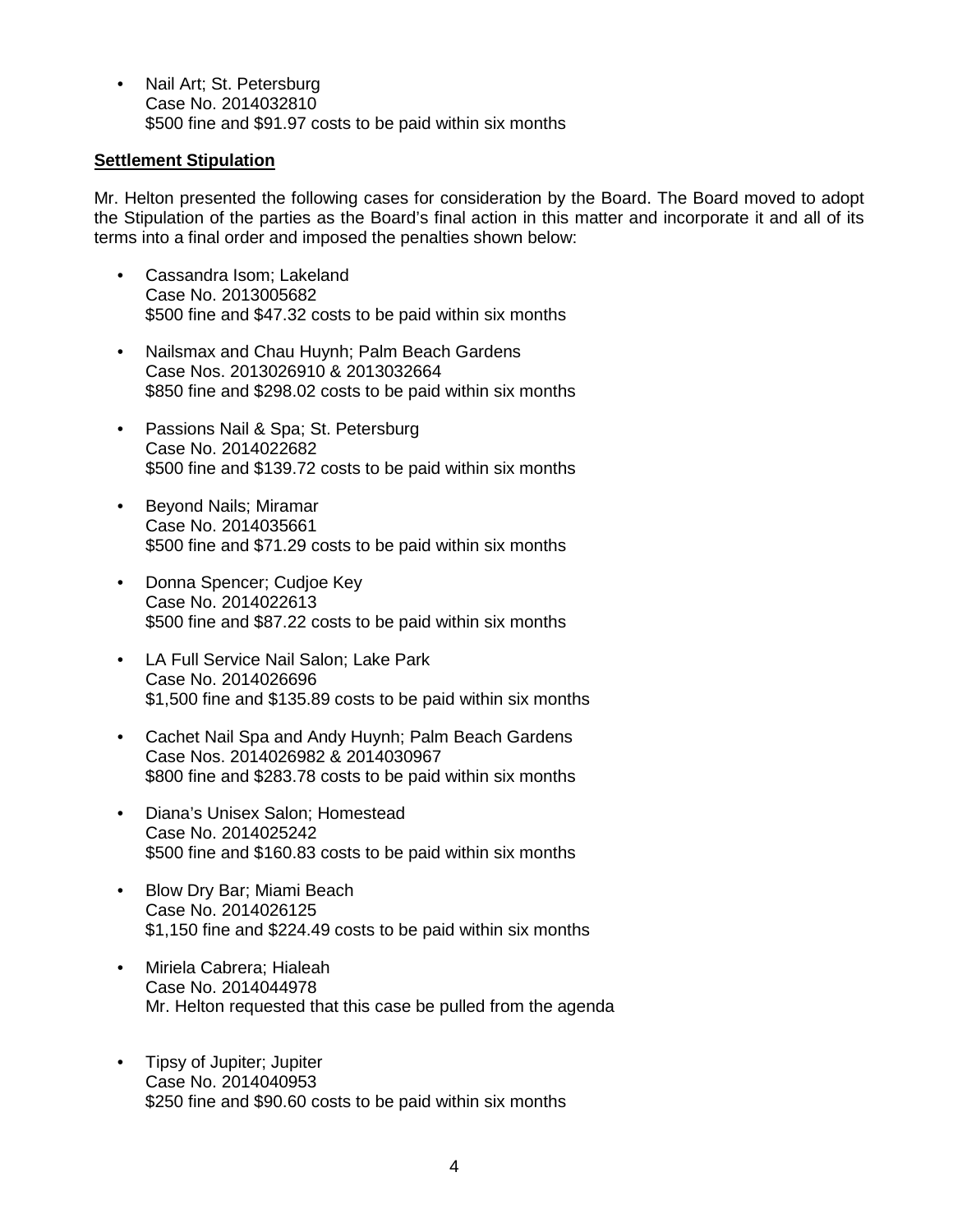- Legends Hairstyling; Alachua Case No. 2014044857 Mr. Helton requested that this case be pulled from the agenda
- Mylin Nails Spa and My Linh Sigurdsen; Jensen Beach Case Nos. 2014035039 & 2014038783 1,100 fine and \$255.46 costs to be paid within six months
- Sister Nail Salon and Thuy-Tien Tran; Hobe Sound Case Nos. 2014038689 & 2014042738 \$1,250 fine and \$337.12 costs to be paid within six months 15 days suspension against license FS7084 and CE83032
- Romana Beauty Salon; Orlando Case No. 2014032269 \$500 fine and \$190.49 costs to be paid within six months
- Platinum Imagemakers Barber and Beauty and Kelcena Horne; Vero Beach Case Nos. 2014044270 & 2014046408 \$200 fine and \$263.45 costs to be paid within six months
- Sharonda Hinton; Haines City Case No. 2014031773 \$500 fine and \$107.21 costs to be paid within six months
- Casanova Cuts; Kissimmee Case No. 2014026271 \$500 fine and \$217.05 costs to be paid within six months
- Yindia Beauty Salon, Spa and Supply; Miami Case No. 2014044837 \$500 fine and \$136.06 costs to be paid within six months

# **Voluntary Relinquishment**

• Dominga Goldman; Ft. Lauderdale Case No. 2012042949 \$500 fine and \$495.16 costs to be paid within six months Voluntary relinquishment of license CL1210426

# **Motion to Vacate Final Order**

# Cody Luttrell; Orlando; Case No. 2013046733

The Respondent was not present for the meeting. Mr. Helton presented the case for consideration by the Board and recommended that the Board vacate the final order that was filed on August 21, 2014. The Board moved to vacate the final order based on this case being resolved.

# **Department Attorney Report**

Mr. Helton informed the Board that as of March 27, 2015, there were 149 open cosmetology cases in the legal section.

# **Hair Braiding Courses**

# **Informal Hearing**

Angela's Hair Salon – Classroom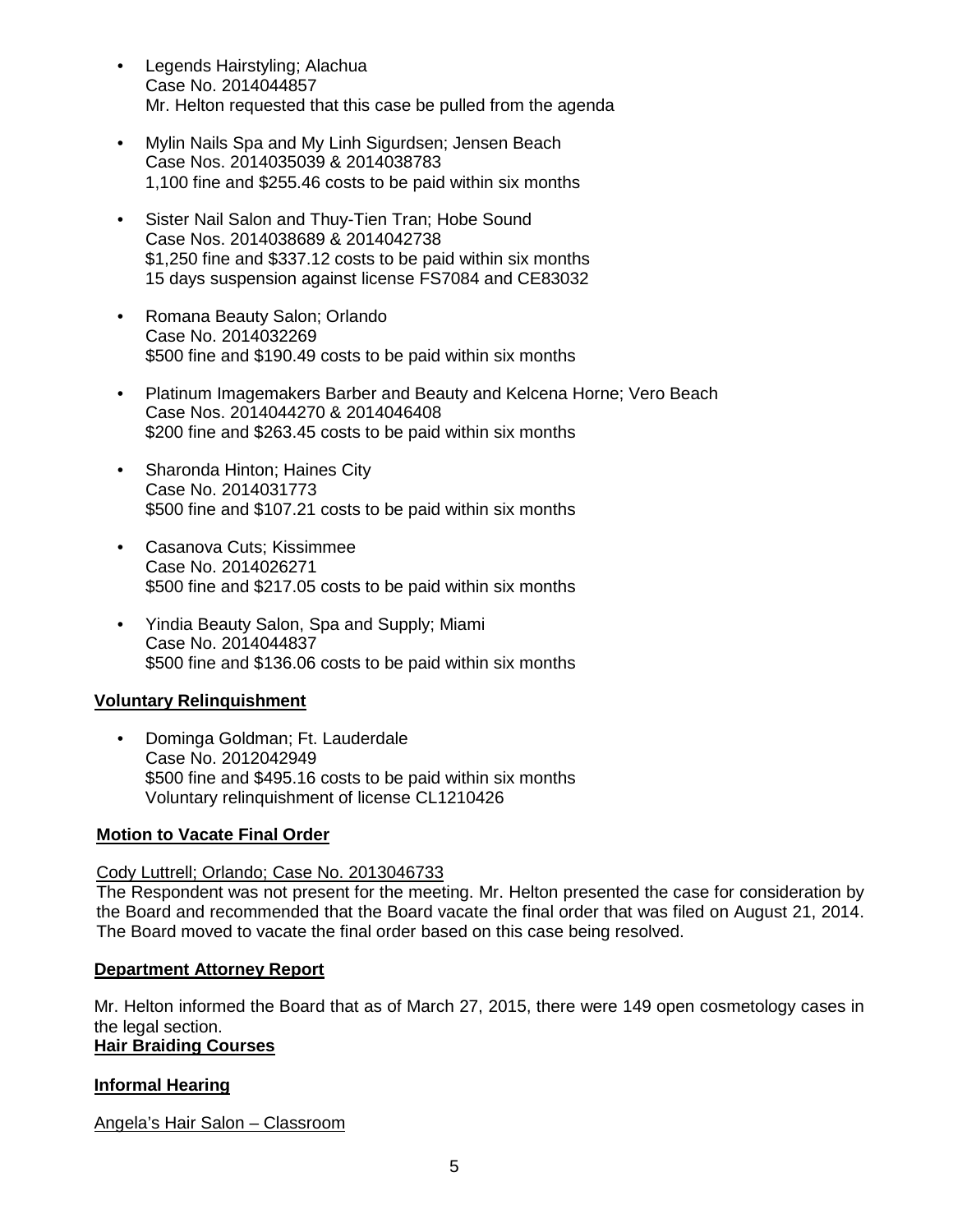Ms. Angela Dickens was present for the meeting. Ms. Robyn Barineau, Executive Director, noted that the application was denied at the January 27, 2015, Board meeting, based on the course content being outside the scope of practice of a hair braiding registration, no reference dates, and incorrect disinfection procedures. After review, Ms. Robin Tabano moved to overturn the denial if the provided materials were revised and accepted as complete by Chair Fincel; if not, the denial will be upheld. Ms. Adrienne Harvey seconded the motion and the motion passed unanimously.

# **Initial Review**

## World of Beauty Academy – Classroom

After review, Ms. Harvey moved to deny the course based on the course content being outside the scope of practice of a hair braiding registration, grammatical errors, and no reference dates. Ms. Tabano seconded the motion and the motion passed unanimously.

# Carline's Hair Braiding Training & Certification – Classroom

After review, Ms. Harvey moved to deny the course based on the course content being outside the scope of practice of a hair braiding registration, grammatical errors, and outdated references. Ms. Tabano seconded the motion and the motion passed unanimously.

# **Hair Wrapping Courses**

# **Initial Review**

# Define U & Smile Styles – Classroom

After review, Ms. Harvey moved to deny the course based on the course content being outside the scope of practice of a hair wrapping registration. Ms. Tabano seconded the motion and the motion passed unanimously.

## World of Beauty Academy – Classroom

After review, Ms. Tabano moved to approve the course with the following contingency: update reference dates. The correction must be submitted to the Executive Director within 30 days of the date of the order for approval. Ms. Harvey seconded the motion and the motion passed unanimously.

### **Body Wrapping Courses**

### **Initial Review**

### Karina Malave – Classroom

After review, Ms. Harvey moved to deny the course based on the course content being outside the scope of practice of a body wrapping registration, and incorrect disinfection procedures. Ms. Tabano seconded the motion and the motion passed unanimously.

### World of Beauty Academy – Classroom

After review, Ms. Harvey moved to deny the course based on the course content being outside the scope of practice of a body wrapping registration, and incorrect disinfection procedures. Ms. Tabano seconded the motion and the motion passed unanimously.

# **Continuing Education Courses**

# **Informal Hearing**

# Charme International – Dermopigmentation Course 4 Hour Classroom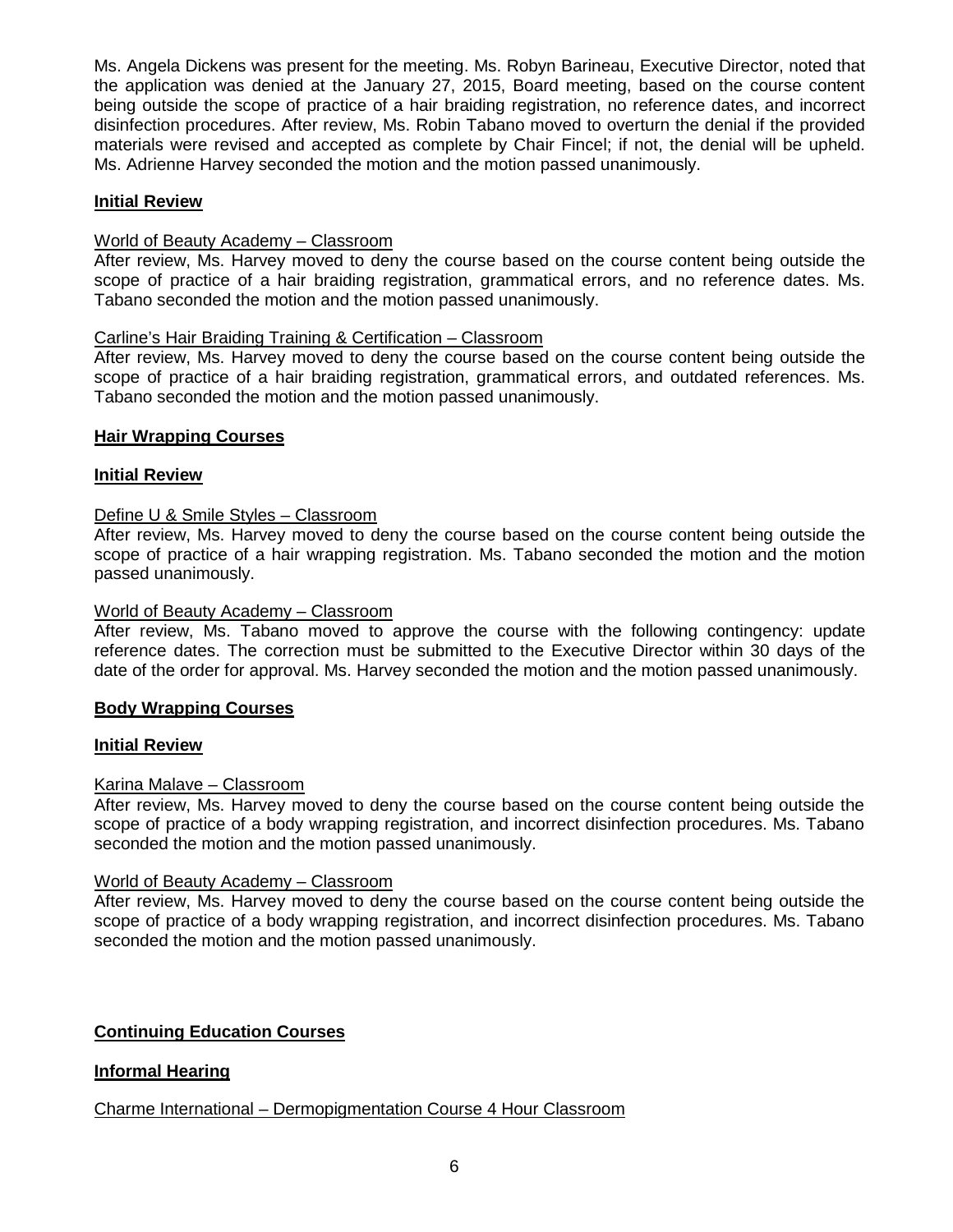Ms. Barineau noted that the application was denied at the January 27, 2015, Board meeting, based on the course content being product driven, outside the scope of practice of Board of Cosmetology licensees, no reference dates, and incorrect disinfection procedures. After review, Ms. Norma Olivera requested that the application be withdrawn.

# ASM Beauty World Academy – Continuing Education Course 16 Hour Classroom

Ms. Barineau noted that the application was denied at the January 27, 2015, Board meeting, based on the course content being outside the scope of practice of Board of Cosmetology licensees, incorrect information, and incorrect disinfection procedures. After review, Ms. Tabano moved to approve the application. Ms. Poppell seconded the motion and the motion passed unanimously.

### ASM Beauty World Academy – Continuing Education Course 16 Hour Correspondence

Ms. Barineau noted that the application was denied at the January 27, 2015, Board meeting, based on the course content being outside the scope of practice of Board of Cosmetology licensees, incorrect information, and incorrect disinfection procedures. After review, Ms. Tabano moved to approve the application. Ms. Harvey seconded the motion and the motion passed unanimously.

# ASM Beauty World Academy – Continuing Education Course 16 Hour Internet

Ms. Barineau noted that the application was denied at the January 27, 2015, Board meeting, based on the course content being outside the scope of practice of Board of Cosmetology licensees, incorrect information, and incorrect disinfection procedures. After review, Ms. Tabano moved to approve the application. Ms. Harvey seconded the motion and the motion passed unanimously.

# **Initial Review**

# Maya's School of Beaute – Continuing Education 16 Hour Classroom

Ms. Maya Thomas was present for the meeting. After review, Ms. Harvey moved to approve the course. Ms. Fran Poppell seconded the motion and the motion passed unanimously.

### Global Trichology – Intro. Trichology Hair Loss & Scalp Disorder 4 Hour Internet

After review, Ms. Tabano moved to approve the course with the following contingency: correct grammar errors. The correction must be submitted to the Executive Director within 30 days of the date of the order for approval. Ms. Harvey seconded the motion and the motion passed unanimously.

### Florida Cosmetology Educators Online – Continuing Education 16 Hour Internet

Ms. Eva Price was present for the meeting. After review, Ms. Tabano moved to approve the course. Ms. Harvey seconded the motion and the motion passed unanimously.

### Elite CME – CE Update for Florida Nail Technicians 16 Hour Correspondence

Ms. Tracey Foster was present for the meeting. After review, Ms. Tabano moved to approve the course. Ms. Harvey seconded the motion and the motion passed unanimously.

### Elite CME – CE Update for Florida Cosmetologists 16 Hour Correspondence

Ms. Foster was present for the meeting. After review, Ms. Tabano moved to approve the course. Ms. Harvey seconded the motion and the motion passed unanimously.

# Sothys USA – Solutions that Treat Oily, Blemished & Acne Prone Skin 4 Hour Classroom

After review, Ms. Harvey moved to deny the course based on the course content being product driven. Ms. Tabano seconded the motion and the motion passed unanimously.

#### Sothys USA – Make-up Expert; Application Techniques for All Occasions 4 Hour Classroom After review, Ms. Harvey moved to deny the course based on the course content being product

driven. Ms. Tabano seconded the motion and the motion passed unanimously.

### Exotica Academy – Advanced Free Hand Nail Art 4 Hour Classroom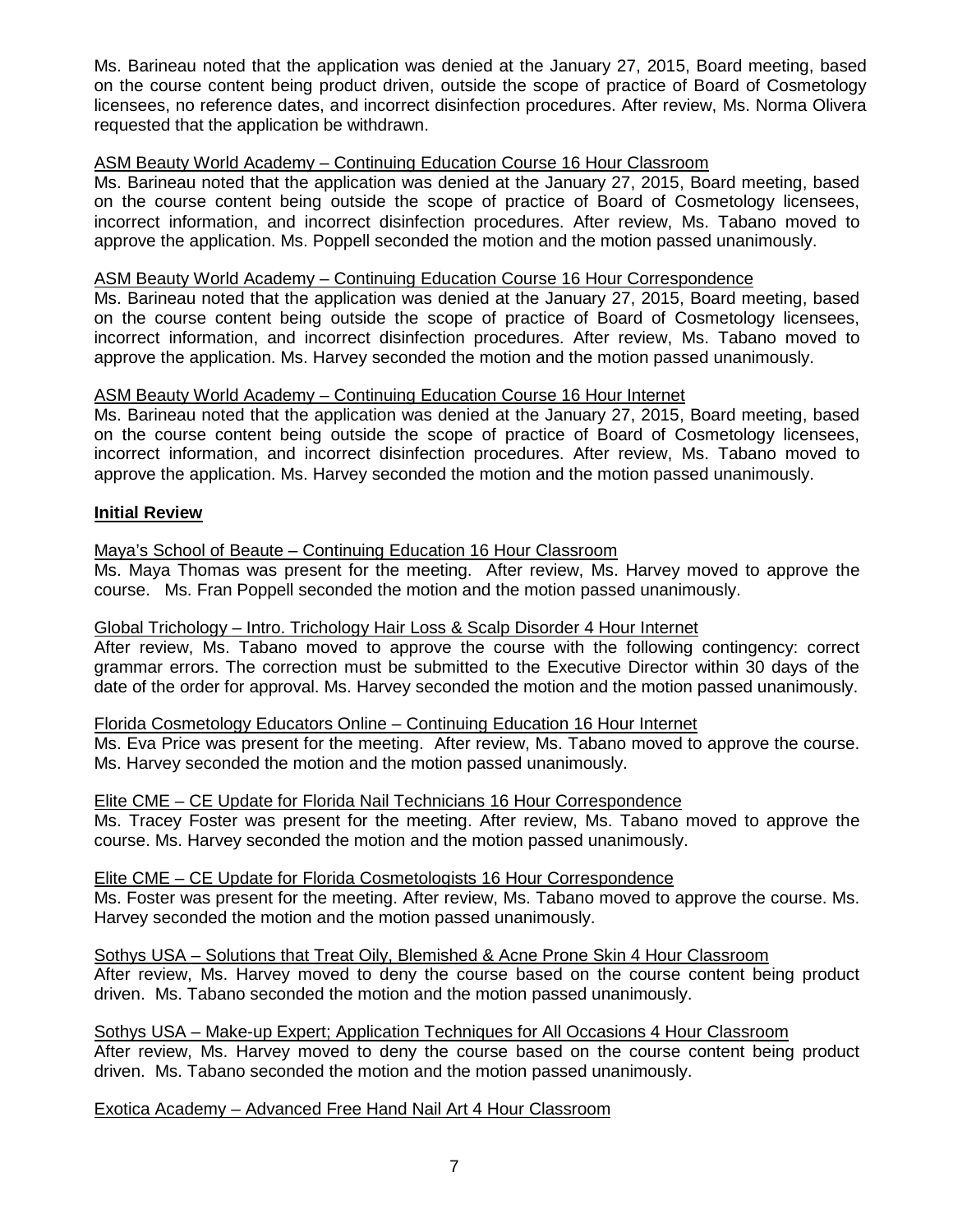After review, Ms. Tabano moved to approve the course with the following contingency: remove brand name of products. The correction must be submitted to the Executive Director within 30 days of the date of the order for approval. Ms. Harvey seconded the motion and the motion passed unanimously.

## Exotica Academy – Wax Depilatories 4 Hour Classroom

After review, Ms. Harvey moved to deny the course based on the course content being product driven and outdated references. Ms. Tabano seconded the motion and the motion passed unanimously.

### Exotica Academy – Artificial Eye Lashes 4 Hour Classroom

After review, Ms. Tabano moved to approve the course. Ms. Harvey seconded the motion and the motion passed unanimously.

### Exotica Academy – Fusion Hair Extensions 4 Hour Classroom

After review, Ms. Harvey moved to deny the course based on the course content being product driven. Ms. Tabano seconded the motion and the motion passed unanimously.

### **OTHER BUSINESS**

### **Board Attorney Report**

### 2015-2016 Annual Regulatory Plan

Mr. Doug Dolan, Assistant Attorney General, provided the Board with the proposed Annual Regulatory Plan. The Board approved the amendments as provided by Mr. Dolan.

### **ADJOURNMENT**

There being no further business, the meeting was adjourned at approximately 2:00 p.m.

# **Tuesday, April 28, 2015**

The Board of Cosmetology meeting was called to order at approximately 9:00 a.m., by Chair Fincel.

#### **Board Members Present Board Members Absent**

Ginny Fincel, Chair **Laurel Ritenbaugh, Vice Chair** Laurel Ritenbaugh, Vice Chair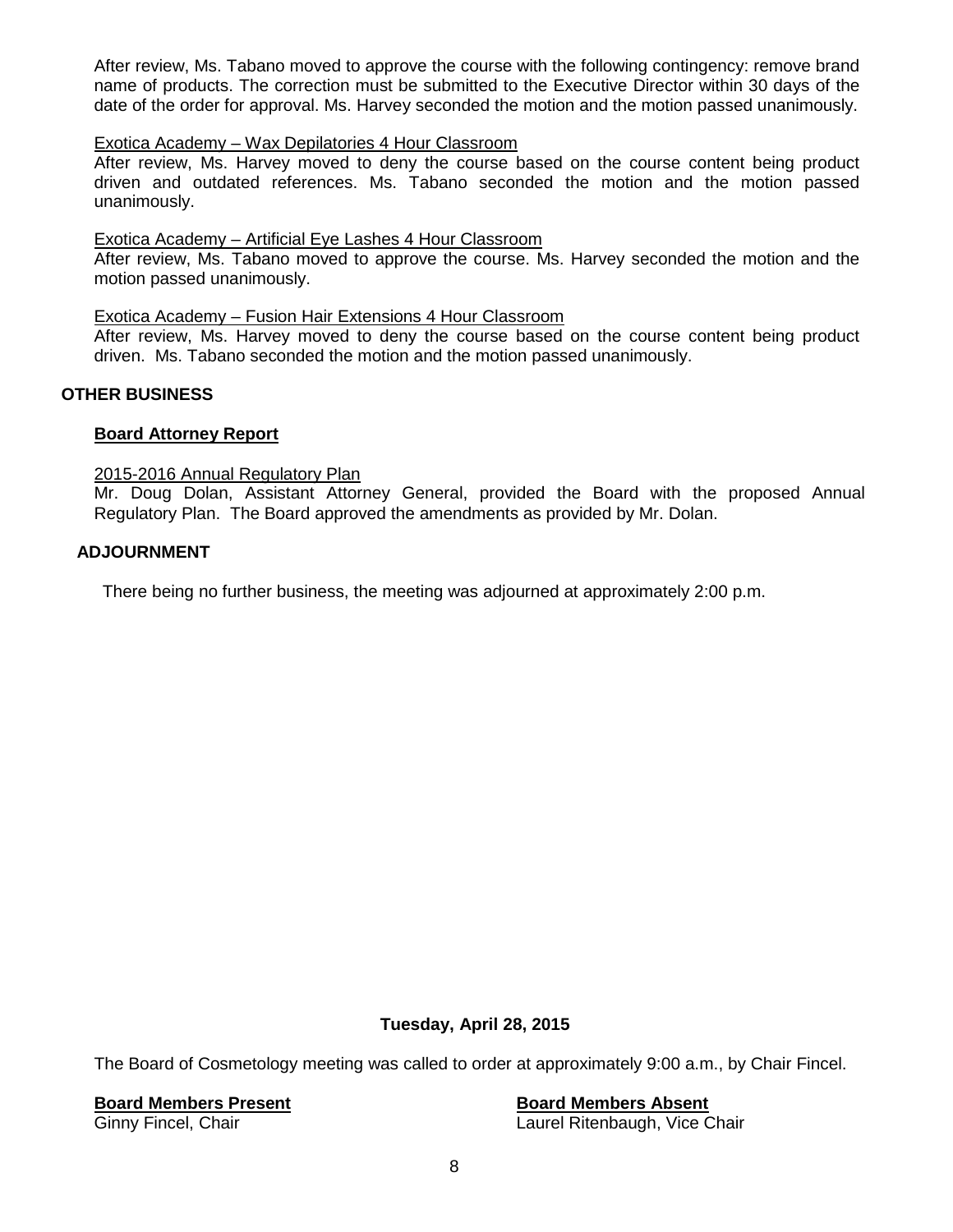Robin Tabano Fran Poppell Adrienne Harvey

#### **Other Persons Present**

Robyn Barineau, Executive Director, Department of Business and Professional Regulation (DBPR) Doug Dolan, Assistant Attorney General, Office of the Attorney General Joe Helton, Chief Attorney, Office of the General Counsel, DBPR Julie Rowland, Government Analyst, DBPR Penny Appleton, Court Reporter Jennifer Smith Chyanne Campbell Marc Campbell Michelle Holder, Westside Tech Shelley Figueroa Khoula-Mae Eliodor Chantail Williams Nasheka Harper

The meeting was opened with a roll call and a quorum was established. Chair Fincel excused the absence of Vice Chair Ritenbaugh from the meeting.

#### **APPROVAL OF MINUTES**

The Board approved the minutes from the January 26-27, 2015, Board meeting and the March 5, 2015, Board meeting.

#### **APPLICATIONS**

#### **Licensure Applications**

#### **Informal Hearing**

#### Shelley Figueroa / New York

Ms. Figueroa was present for the meeting and was sworn in by Ms. Penny Appleton, Court Reporter. Ms. Barineau informed the Board that the application was denied at the January 27, 2015, Board meeting, based on failure to demonstrate that the applicant met the requirements of Section 477.019, Florida Statutes, and Rules 61G5-18.007 and/or 61G5-18.001, Florida Administrative Code. After review, Ms. Tabano moved to uphold the denial of her application. Ms. Poppell seconded the motion and the motion passed unanimously.

#### **Initial Review**

#### Jennifer Smith

Ms. Smith was present for the meeting and was sworn in by the Court Reporter. After review, Ms. Poppell moved to approve the application. The Board also imposed probation on the license to run concurrent with her criminal probation. Ms. Poppell seconded the motion and the motion passed unanimously.

# Christina McIntyre

Ms. McIntyre was not present for the meeting. After review, Ms. Harvey moved to deny the application based on the noted criminal history. Ms. Tabano seconded the motion and the motion passed unanimously.

#### Chyanne Campbell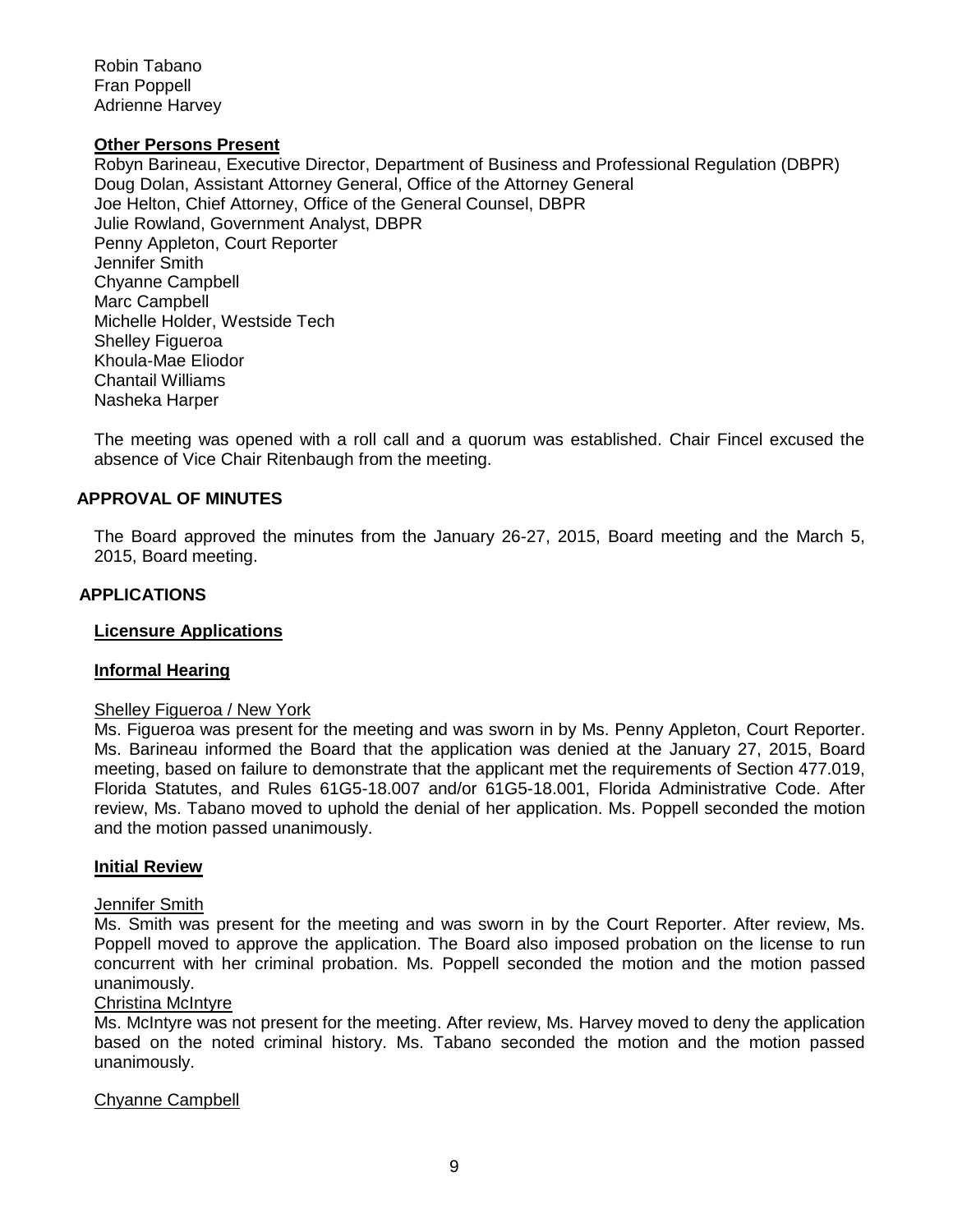Ms. Campbell was present for the meeting and was sworn in by the Court Reporter. After review, Ms. Poppell moved to approve the application. Ms. Tabano seconded the motion and the motion passed unanimously.

### Kaitlyn Kirby

Ms. Kirby was not present for the meeting. After review, Ms. Harvey moved to deny the application based on the noted criminal history. Ms. Tabano seconded the motion and the motion passed unanimously.

### Khoula-Mae Eliodor

Ms. Eliodor was present for the meeting and was sworn in by the Court Reporter. After review, Ms. Harvey moved to approve the application. The Board also imposed probation on the license to run concurrent with her criminal history. Ms. Tabano seconded the motion and the motion passed unanimously.

#### Toni Straube / New York

Ms. Straube was not present for the meeting. After review, Ms. Harvey moved to deny the application as the application fails to demonstrate that the applicant meets the requirements of Section 477.019, Florida Statutes, and Rules 61G5-18.007 and/or 61G5-18.001, Florida Administrative Code. Ms. Poppell seconded the motion and the motion passed unanimously.

#### Christian Duran

Mr. Duran was not present for the meeting. After review, Ms. Poppell moved to approve the application. Ms. Tabano seconded the motion and the motion passed unanimously.

### **OLD BUSINESS**

#### Printing Photos on Licenses

Ms. Barineau informed the Board that the Department continues to research the process of having a picture printed on the license when issued and again at renewal. The Board will further discuss this process at their July 2015 meeting.

### Petition for Variance and Waiver – Linda Campbell

After discussion, the Board denied the Petition for Waiver and Variance of Rule 61G5-22.002, Florida Administrative Code, relating to the minimum passing grades for cosmetology examination.

## **NEW BUSINESS**

### Request for Special Event – Lil D'va Spa Party

After discussion, the Board agreed to take no action on this matter. Mr. Dolan will notify the requestor that a Petition for Declaratory Statement may be submitted for consideration.

### **OTHER BUSINESS**

### **Executive Director Report**

### Financial Report for Period Ending December 2014

Ms. Barineau reported that the balance in the Board's operating account as of December 31, 2014, was over \$7.2 million, and the balance in their unlicensed activity account was over \$2.7 million for the same period.